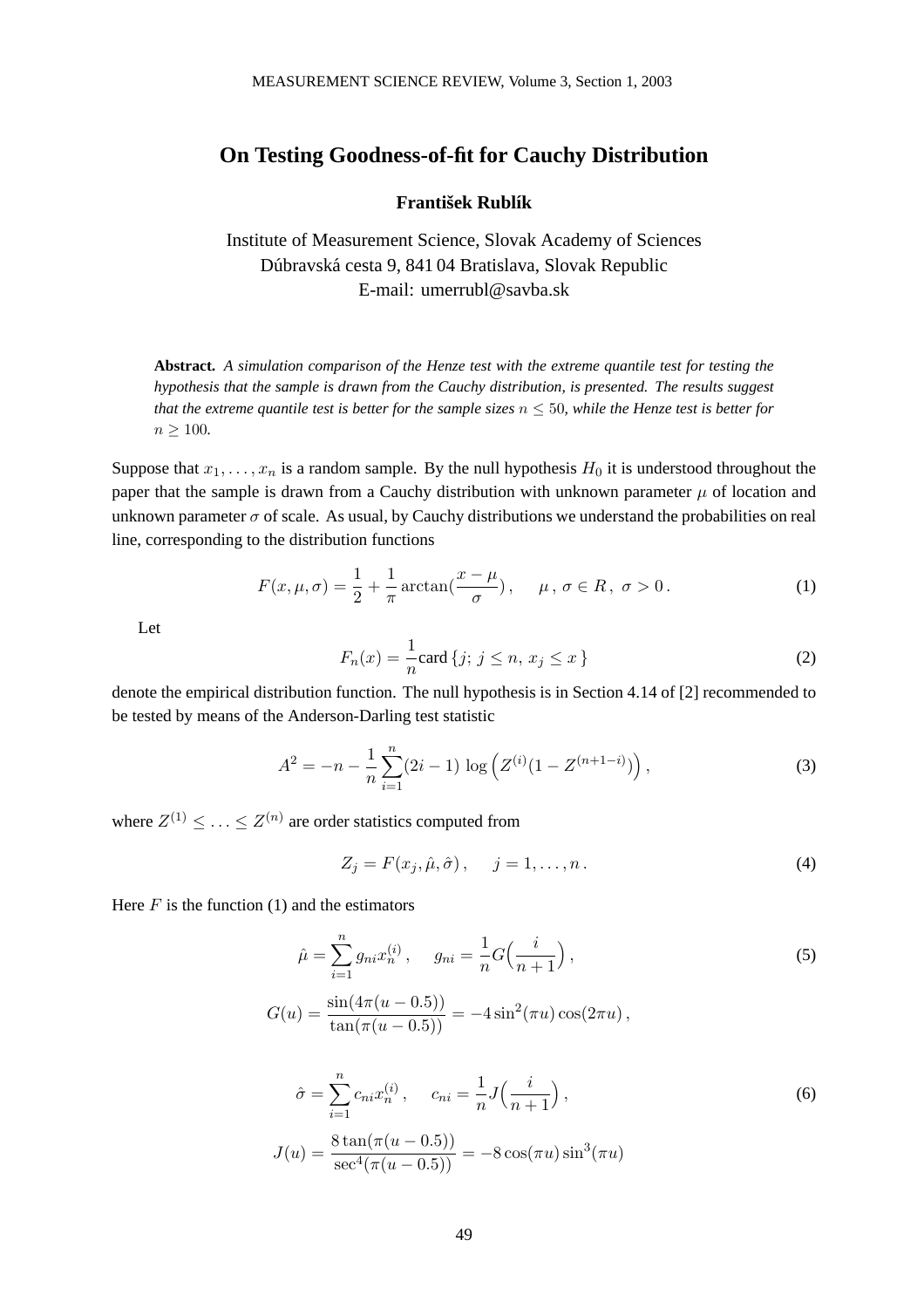are the ones proposed in [1],  $x_n^{(i)}$  is the *i*th order statistic computed from  $x_1,\ldots,x_n.$  As has already been mentioned on pp. 72 - 73 of [5], for the constants from (5) the equality  $\sum_i g_{ni} = 1$  does not hold and therefore (5) is not an equivariant estimate of the location accounts. Consequently, the distribution of therefore (5) is not an equivariant estimate of the location parameter. Consequently, the distribution of (3) depends in this case on the parameter of the sampled Cauchy distribution (simulations show that it depends on the ratio  $\mu/\sigma$ ). When the constants  $c(\alpha, n)$  from the Table 4.26 on p. 163 of [2] are used, then according to the simulation results from p. 73 of [5] for  $\mu = 20$ ,  $\sigma = 1$  and  $n = 50$ 

$$
P(A^2 > c(0.1, 50)) = 0.57,
$$

and similarly by simulation one can find out that for  $\mu = 20$ ,  $\sigma = 1$  and  $n = 100$ 

$$
P(A^2 > c(0.1, 1000)) = 0.41,
$$

(where  $c(\alpha, n)$  is obtained for sampling from the Cauchy distribution with  $\mu = 0, \sigma = 1$ ). These values are far above the nominal level  $\alpha = 0.1$ , the same effect can be observed when the asymptotic constants  $c(\alpha, +\infty)$  are used.

Another test of the mentioned null hypothesis has been proposed in [3]. This test is based on the statistic

$$
D_{n\lambda} = n \int_{-\infty}^{+\infty} \left| \Psi_n(t) - e^{-|t|} \right|^2 e^{-\lambda |t|} dt, \quad \Psi_n(t) = \frac{1}{n} \sum_{j=1}^n e^{itY_j},
$$

where

$$
Y_j = \frac{X_j - \hat{\mu}}{\hat{\sigma}}.
$$
\n(7)

According to the formula (1.4) on p. 268 of [3]

$$
D_{n,\lambda} = \frac{2}{n} \sum_{j=1}^{n} \sum_{k=1}^{n} \frac{\lambda}{\lambda^2 + (Y_j - Y_k)^2} - 4 \sum_{j=1}^{n} \frac{1 + \lambda}{(1 + \lambda)^2 + Y_j^2} + \frac{2n}{2 + \lambda},
$$
 (8)

and the estimates

$$
\hat{\mu} = \begin{cases}\n\frac{x_n^{(k)} + x_n^{(k+1)}}{2} & n = 2k, \\
x_n^{(k+1)} & n = 2k + 1, \\
\hat{\sigma} = \frac{\hat{\xi}_{0.75n} - \hat{\xi}_{0.25n}}{2}\n\end{cases}
$$
\n(9)

are used, where (cf. (2))

$$
\xi_{pn} = \inf\{t; F_n(t) \ge p\}
$$
\n(11)

denotes the sample pth quantile. The Gürtler-Henze test rejects the null hypothesis if  $D_{n,\lambda} > d(n,\lambda,\alpha)$ , where under validity of  $H_0$ 

$$
P(D_{n,\lambda} > d(n,\lambda,\alpha)) = \alpha.
$$
 (12)

Independently of [3] another test for testing  $H_0$  was presented in [6]. This test is an inuitive modification of the quantile test from [5] and the results of [5] are derived by means of the general theory of the quantile test from [4].

Suppose that  $\hat{\mu}$  is the median (9),  $\hat{\sigma}$  is the trigonometric estimate(6) and

$$
\Delta_n = \left( F(x_n^{(1)}, \hat{\mu}, \hat{\sigma}) - \frac{1}{n+1}, F(x_n^{(n)}, \hat{\mu}, \hat{\sigma}) - \frac{n}{n+1} \right)',\tag{13}
$$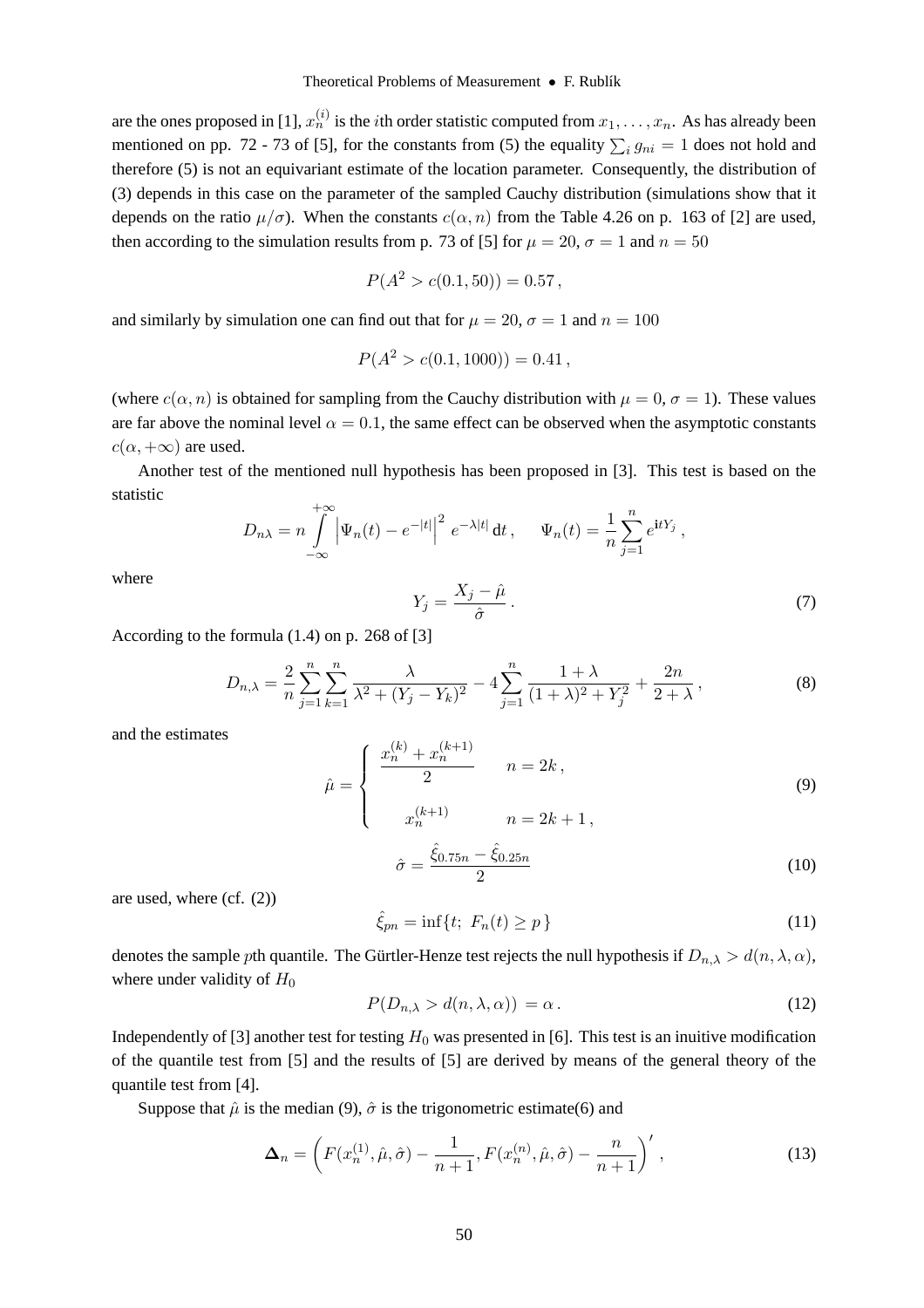where  $F$  is the function (1). Further, put

$$
\Sigma_n = \mathbf{A}_n + \mathbf{G}_n, \tag{14}
$$

where

$$
\mathbf{A}_{n} = \begin{pmatrix} a_{11} & a_{12} \\ a_{21} & a_{22} \end{pmatrix}, \quad a_{ij} = \min\{p_{i}, p_{j}\} (1 - \max\{p_{i}, p_{j}\}), \quad p_{1} = \frac{1}{n+1}, \quad p_{2} = \frac{n}{n+1},
$$
  
\n
$$
\mathbf{G}_{n} = \begin{pmatrix} g_{11} & g_{12} \\ g_{21} & g_{22} \end{pmatrix},
$$
  
\n
$$
g_{ij} = \frac{\sin^{2}(p_{i}\pi)\sin^{2}(p_{j}\pi)}{4} - \frac{\sin^{2}(p_{i}\pi)}{2}\min\{p_{j}, 1 - p_{j}\} - \frac{\sin(2p_{i}\pi)\sin(2p_{j}\pi)}{2} - \frac{\sin^{2}(p_{j}\pi)}{2}\min\{p_{i}, 1 - p_{i}\} - \frac{\sin(2p_{i}\pi)\sin(2p_{j}\pi)}{2\pi^{2}}.
$$
\n(15)

By means of Theorem 1.2 of [5] for  $n > 2$  one easily finds out that for  $n > 2$  the matrix  $\Sigma_n$  is regular. The test statistic presented in [6] is

$$
Q_n = n\Delta'_n \Sigma_n^{-1} \Delta_n \tag{16}
$$

and the null hypothesis  $H_0$  is rejected whenever

$$
Q_n > q(\alpha, n). \tag{17}
$$

Here the constant  $q(\alpha, n)$  fulfills under the validity of  $H_0$  the equality

$$
P(Q_n > q(\alpha, n)) = \alpha, \qquad (18)
$$

the values of  $q(\alpha, n)$  for selected  $\alpha$  and n can be found in Table 3 of [6].

The following table contains simulation estimates of the probabilities of rejection (cf.  $(8)$ – $(11)$ ,  $(12)$ ) and (13)–(16), (18))

$$
r_D = P(D_{n,\lambda} > d(n,\lambda,\alpha)), \quad r_Q = P(Q_n > q(\alpha,n)),
$$

where  $\lambda = 5$  and  $\alpha = 0.1$  (according to the simulation estimates from [3] the value  $\lambda = 5$  turns out to be an optimal choice of  $\lambda$ ). All the simulations have been carried out by means of MATLAB, version 4.2c.1 with  $N = 10000$  trials for each particular case, except for the values of  $r<sub>D</sub>$  for  $n = 100$  and  $n = 200$ , which are taken from [3] (and based also on  $N = 10000$  trials). The alternatives considered in the following table are those defined on pp. 279–280 of [3].